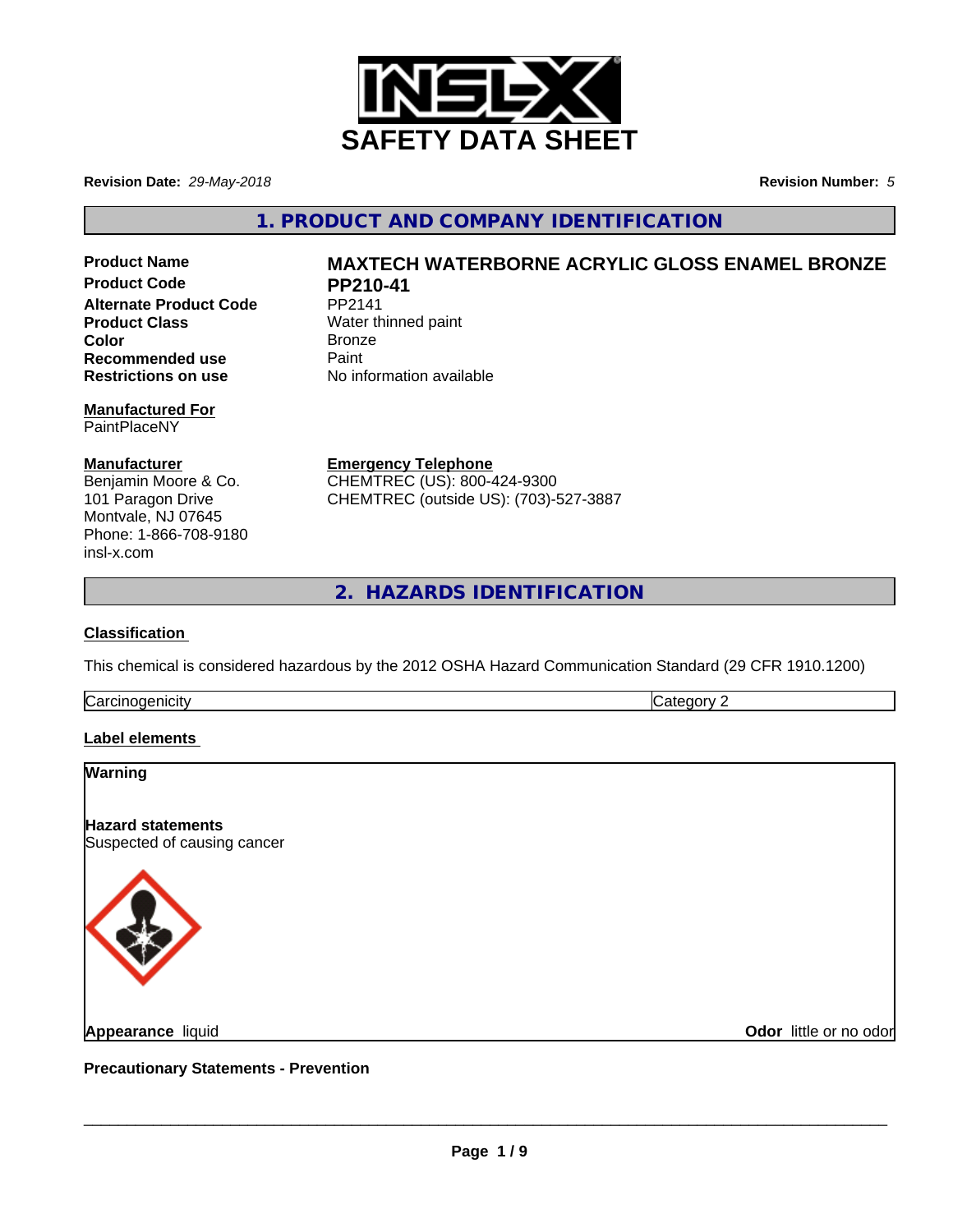#### Obtain special instructions before use

Do not handle until all safety precautions have been read and understood Use personal protective equipment as required

# **Precautionary Statements - Response**

IF exposed or concerned: Get medical advice/attention

## **Precautionary Statements - Storage**

Store locked up

# **Precautionary Statements - Disposal**

Dispose of contents/container to an approved waste disposal plant

## **Hazards not otherwise classified (HNOC)**

Not applicable

#### **Other information**

No information available

# **Other hazards**

 **CAUTION:** All floor coatings may become slippery when wet. Where non-skid characteristics are desired, a small amount of clean sand may be added. Stir often during application.

May cause allergic skin reaction

# **3. COMPOSITION INFORMATION ON COMPONENTS**

| <b>Chemical name</b>                                                         | CAS No.    | Weight-% |
|------------------------------------------------------------------------------|------------|----------|
| Talc                                                                         | 14807-96-6 |          |
| Propanoic acid, 2-methyl-, monoester with<br>2,2,4-trimethyl-1,3-pentanediol | 25265-77-4 |          |
| Titanium dioxide                                                             | 13463-67-7 |          |
| Hexanedioic acid, dihydrazide                                                | 1071-93-8  | 0.5      |
| Carbon black                                                                 | 1333-86-4  | 0.5      |
| Ammonia                                                                      | 7664-41-7  | 0.5      |

|                       | 4. FIRST AID MEASURES                                                                                    |
|-----------------------|----------------------------------------------------------------------------------------------------------|
| <b>General Advice</b> | No hazards which require special first aid measures.                                                     |
| <b>Eye Contact</b>    | Rinse thoroughly with plenty of water for at least 15 minutes and consult a<br>physician.                |
| <b>Skin Contact</b>   | Wash off immediately with soap and plenty of water while removing all<br>contaminated clothes and shoes. |
| <b>Inhalation</b>     | Move to fresh air. If symptoms persist, call a physician.                                                |
| Ingestion             | Clean mouth with water and afterwards drink plenty of water. Consult a physician<br>if necessary.        |
| <b>Most Important</b> | May cause allergic skin reaction.                                                                        |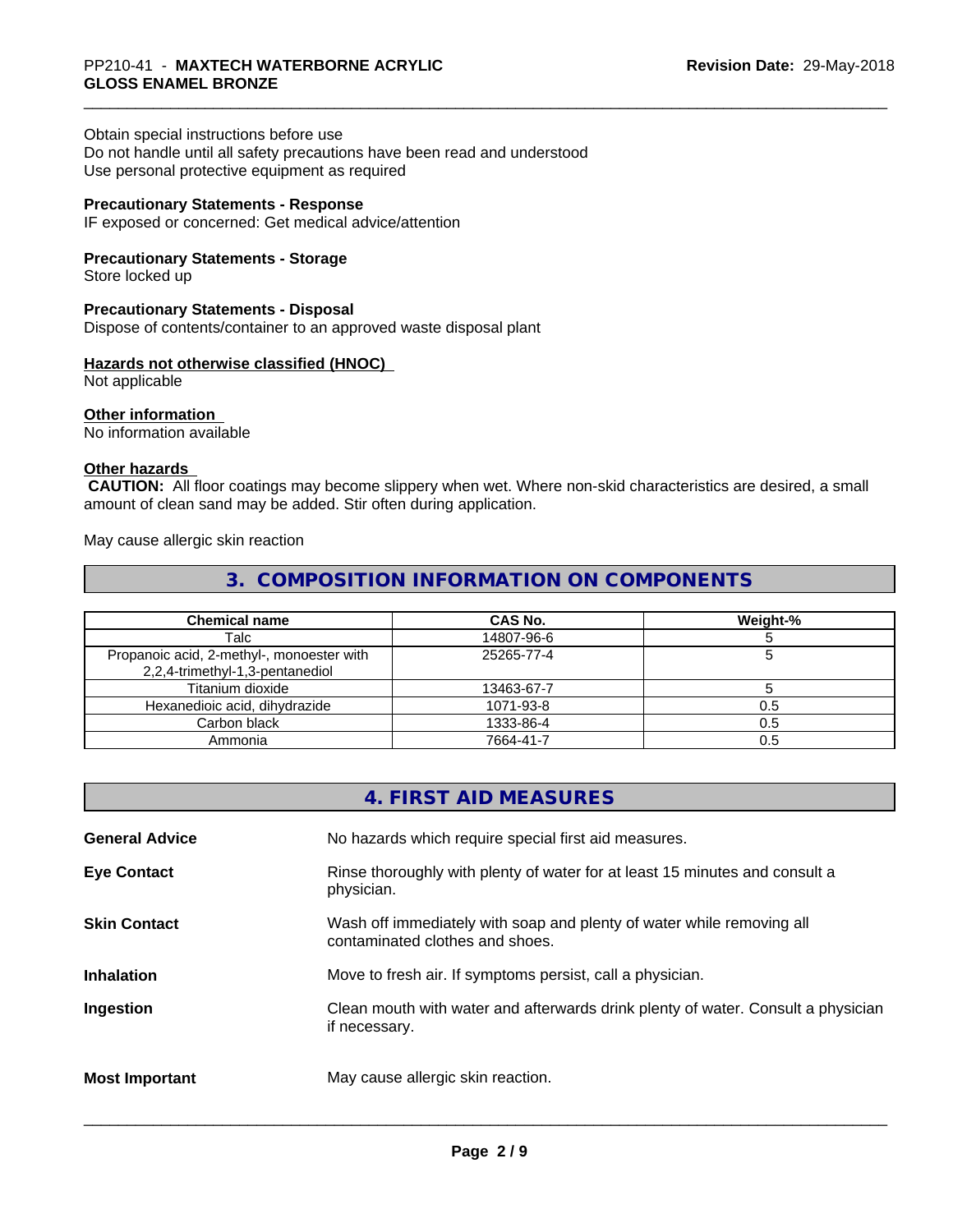| <b>Symptoms/Effects</b>                                                          |                        |                                                    |                                                                                                                 |
|----------------------------------------------------------------------------------|------------------------|----------------------------------------------------|-----------------------------------------------------------------------------------------------------------------|
| <b>Notes To Physician</b>                                                        | Treat symptomatically. |                                                    |                                                                                                                 |
|                                                                                  |                        | 5. FIRE-FIGHTING MEASURES                          |                                                                                                                 |
| <b>Suitable Extinguishing Media</b>                                              |                        |                                                    | Use extinguishing measures that are appropriate to local<br>circumstances and the surrounding environment.      |
| <b>Protective Equipment And Precautions For</b><br><b>Firefighters</b>           |                        | and full protective gear.                          | As in any fire, wear self-contained breathing apparatus<br>pressure-demand, MSHA/NIOSH (approved or equivalent) |
| <b>Specific Hazards Arising From The Chemical</b>                                |                        | extreme heat.                                      | Closed containers may rupture if exposed to fire or                                                             |
| <b>Sensitivity To Mechanical Impact</b>                                          |                        | No                                                 |                                                                                                                 |
| <b>Sensitivity To Static Discharge</b>                                           |                        | No                                                 |                                                                                                                 |
| <b>Flash Point Data</b><br>Flash Point (°F)<br>Flash Point (°C)<br><b>Method</b> |                        | Not applicable<br>Not applicable<br>Not applicable |                                                                                                                 |
| <b>Flammability Limits In Air</b>                                                |                        |                                                    |                                                                                                                 |
| Lower flammability limit:<br><b>Upper flammability limit:</b>                    |                        | Not applicable<br>Not applicable                   |                                                                                                                 |
| <b>NFPA</b><br>Health: 1                                                         | Flammability: 0        | <b>Instability: 0</b>                              | <b>Special: Not Applicable</b>                                                                                  |
| <b>NFPA Legend</b><br>0 - Not Hazardous<br>1 - Slightly<br>2 - Moderate          |                        |                                                    |                                                                                                                 |

- 3 High
- 4 Severe

*The ratings assigned are only suggested ratings, the contractor/employer has ultimate responsibilities for NFPA ratings where this system is used.*

*Additional information regarding the NFPA rating system is available from the National Fire Protection Agency (NFPA) at www.nfpa.org.*

# **6. ACCIDENTAL RELEASE MEASURES**

| <b>Personal Precautions</b>      | Avoid contact with skin, eyes and clothing. Ensure adequate ventilation.                             |
|----------------------------------|------------------------------------------------------------------------------------------------------|
| <b>Other Information</b>         | Prevent further leakage or spillage if safe to do so.                                                |
| <b>Environmental precautions</b> | See Section 12 for additional Ecological Information.                                                |
| <b>Methods for Cleaning Up</b>   | Soak up with inert absorbent material. Sweep up and shovel into suitable<br>containers for disposal. |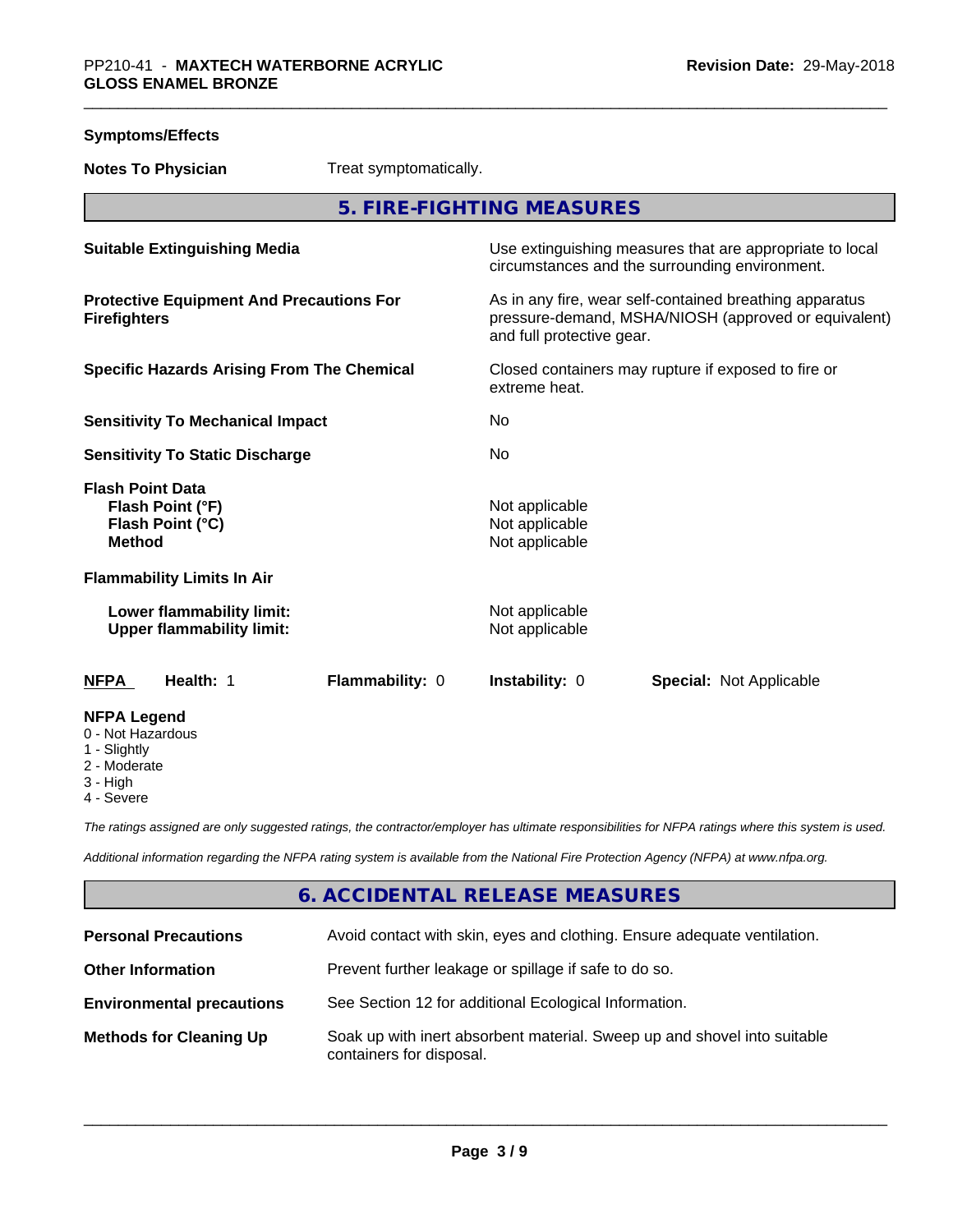|                               | 7. HANDLING AND STORAGE                                                                                                                                                          |
|-------------------------------|----------------------------------------------------------------------------------------------------------------------------------------------------------------------------------|
| <b>Handling</b>               | Avoid contact with skin, eyes and clothing. Avoid breathing vapors, spray mists or<br>sanding dust. In case of insufficient ventilation, wear suitable respiratory<br>equipment. |
| <b>Storage</b>                | Keep container tightly closed. Keep out of the reach of children.                                                                                                                |
| <b>Incompatible Materials</b> | No information available                                                                                                                                                         |
|                               | 8. EXPOSURE CONTROLS/PERSONAL PROTECTION                                                                                                                                         |

# **Exposure Limits**

| <b>Chemical name</b> | <b>ACGIH TLV</b>         | <b>OSHA PEL</b>            |
|----------------------|--------------------------|----------------------------|
| Talc                 | $2 \text{ mg/m}^3$ - TWA | 20 mppcf - TWA             |
| Titanium dioxide     | 10 mg/m $3$ - TWA        | $15 \text{ mg/m}^3$ - TWA  |
| Carbon black         | $3 \text{ mg/m}^3$ - TWA | $3.5 \text{ mg/m}^3$ - TWA |
| Ammonia              | 25 ppm - TWA             | 50 ppm - TWA               |
|                      | 35 ppm - STEL            | $35 \text{ mg/m}^3$ - TWA  |

#### **Legend**

ACGIH - American Conference of Governmental Industrial Hygienists Exposure Limits OSHA - Occupational Safety & Health Administration Exposure Limits N/E - Not Established

| Ensure adequate ventilation, especially in confined areas.<br><b>Engineering Measures</b> |                                                                                                                                     |  |
|-------------------------------------------------------------------------------------------|-------------------------------------------------------------------------------------------------------------------------------------|--|
| <b>Personal Protective Equipment</b>                                                      |                                                                                                                                     |  |
| <b>Eye/Face Protection</b>                                                                | Safety glasses with side-shields.                                                                                                   |  |
| <b>Skin Protection</b>                                                                    | Protective gloves and impervious clothing.                                                                                          |  |
| <b>Respiratory Protection</b>                                                             | In case of insufficient ventilation wear suitable respiratory equipment.                                                            |  |
| <b>Hygiene Measures</b>                                                                   | Avoid contact with skin, eyes and clothing. Remove and wash contaminated<br>clothing before re-use. Wash thoroughly after handling. |  |

# **9. PHYSICAL AND CHEMICAL PROPERTIES**

| Appearance                  | liquid                   |
|-----------------------------|--------------------------|
| Odor                        | little or no odor        |
| <b>Odor Threshold</b>       | No information available |
| Density (Ibs/gal)           | $9.20 - 9.30$            |
| <b>Specific Gravity</b>     | $1.10 - 1.12$            |
| рH                          | No information available |
| <b>Viscosity (cps)</b>      | No information available |
| Solubility(ies)             | No information available |
| <b>Water solubility</b>     | No information available |
| <b>Evaporation Rate</b>     | No information available |
| Vapor pressure @20 °C (kPa) | No information available |
| Vapor density               | No information available |
| Wt. % Solids                | $35 - 45$                |
| Vol. % Solids               | $30 - 40$                |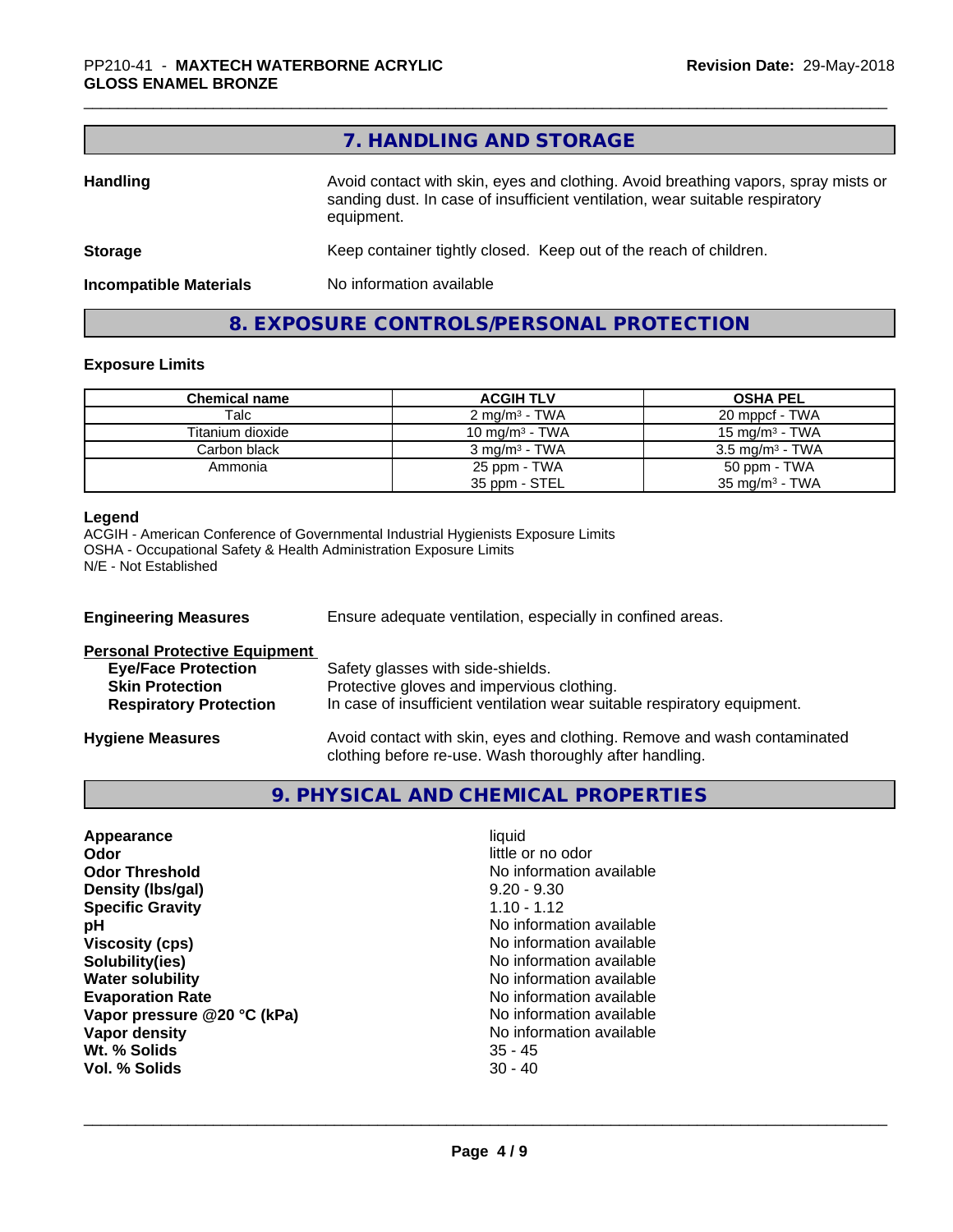| Wt. % Volatiles                      | $55 - 65$                |
|--------------------------------------|--------------------------|
| Vol. % Volatiles                     | $60 - 70$                |
| <b>VOC Regulatory Limit (g/L)</b>    | < 250                    |
| <b>Boiling Point (°F)</b>            | 212                      |
| <b>Boiling Point (°C)</b>            | 100                      |
| <b>Freezing Point (°F)</b>           | 32                       |
| <b>Freezing Point (°C)</b>           | 0                        |
| Flash Point (°F)                     | Not applicable           |
| Flash Point (°C)                     | Not applicable           |
| Method                               | Not applicable           |
| Flammability (solid, gas)            | Not applicable           |
| <b>Upper flammability limit:</b>     | Not applicable           |
| Lower flammability limit:            | Not applicable           |
| <b>Autoignition Temperature (°F)</b> | No information available |
| <b>Autoignition Temperature (°C)</b> | No information available |
| Decomposition Temperature (°F)       | No information available |
| Decomposition Temperature (°C)       | No information available |
| <b>Partition coefficient</b>         | No information available |

# **10. STABILITY AND REACTIVITY**

| <b>Reactivity</b>                       | Not Applicable                           |
|-----------------------------------------|------------------------------------------|
| <b>Chemical Stability</b>               | Stable under normal conditions.          |
| <b>Conditions to avoid</b>              | Prevent from freezing.                   |
| <b>Incompatible Materials</b>           | No materials to be especially mentioned. |
| <b>Hazardous Decomposition Products</b> | None under normal use.                   |
| Possibility of hazardous reactions      | None under normal conditions of use.     |

**11. TOXICOLOGICAL INFORMATION**

| <b>Product Information</b>                                                                 |                                                                                                                   |  |  |
|--------------------------------------------------------------------------------------------|-------------------------------------------------------------------------------------------------------------------|--|--|
| Information on likely routes of exposure                                                   |                                                                                                                   |  |  |
| <b>Principal Routes of Exposure</b>                                                        | Eye contact, skin contact and inhalation.                                                                         |  |  |
| <b>Acute Toxicity</b>                                                                      |                                                                                                                   |  |  |
| <b>Product Information</b>                                                                 | No information available                                                                                          |  |  |
| Symptoms related to the physical, chemical and toxicological characteristics               |                                                                                                                   |  |  |
| <b>Symptoms</b>                                                                            | No information available                                                                                          |  |  |
| Delayed and immediate effects as well as chronic effects from short and long-term exposure |                                                                                                                   |  |  |
| Eye contact<br><b>Skin contact</b>                                                         | May cause slight irritation.<br>Substance may cause slight skin irritation. Prolonged or repeated contact may dry |  |  |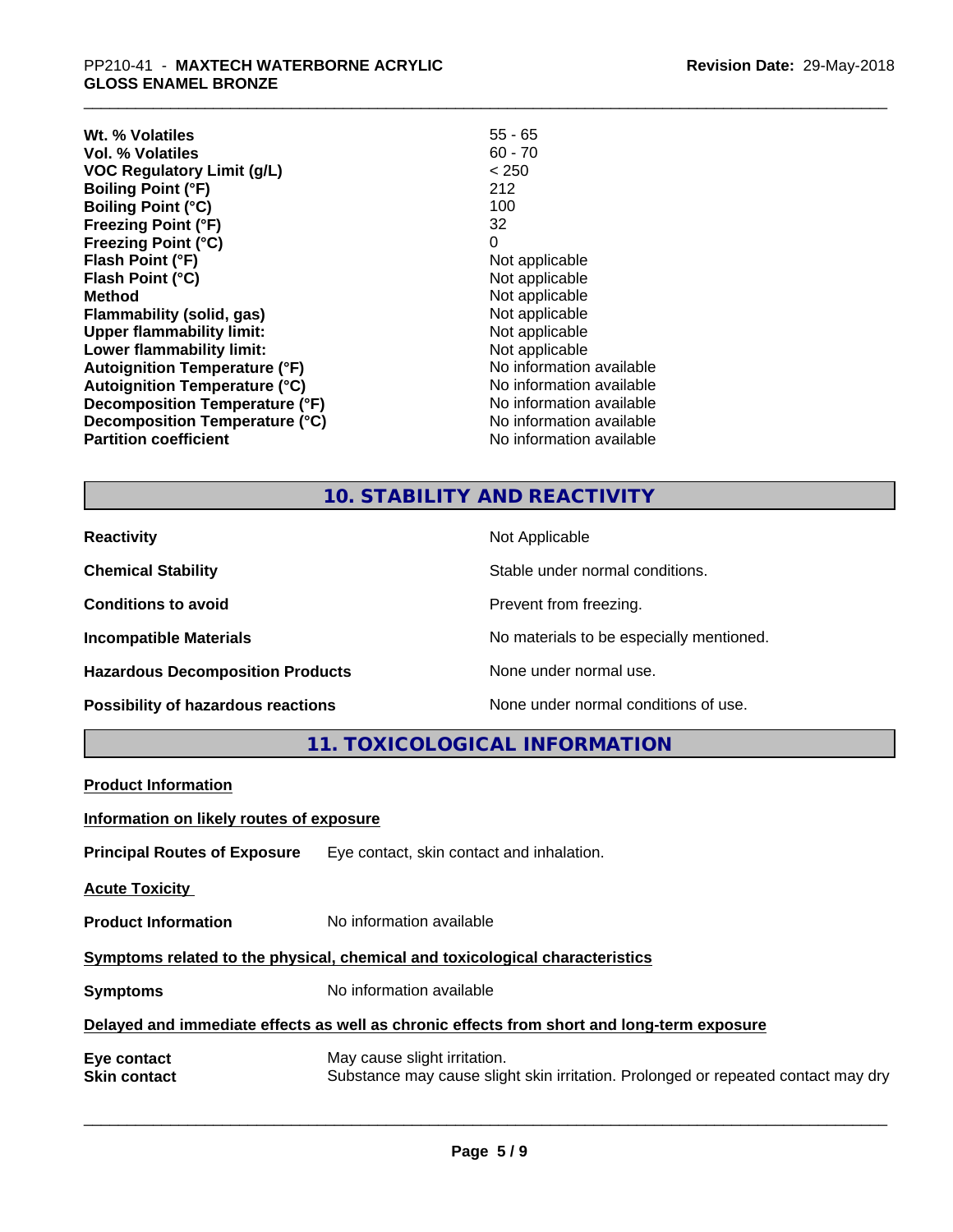| skin and cause irritation.                                                      |
|---------------------------------------------------------------------------------|
| May cause irritation of respiratory tract.                                      |
| Ingestion may cause gastrointestinal irritation, nausea, vomiting and diarrhea. |
| May cause an allergic skin reaction                                             |
| No information available.                                                       |
| No information available.                                                       |
| No information available.                                                       |
| No information available.                                                       |
| No information available.                                                       |
| No information available.                                                       |
| No information available.                                                       |
| No information available.                                                       |
| No information available                                                        |
|                                                                                 |

#### **Numerical measures of toxicity**

**The following values are calculated based on chapter 3.1 of the GHS document**

skin and cause irritation.

| ATEmix (oral)                 | 72140 mg/kg |
|-------------------------------|-------------|
| <b>ATEmix (dermal)</b>        | 879339      |
| ATEmix (inhalation-dust/mist) | 146.5 ma/L  |

#### **Component Information**

Titanium dioxide LD50 Oral: > 10000 mg/kg (Rat) Carbon black LD50 Oral: > 15400 mg/kg (Rat) LD50 Dermal: > 3000 mg/kg (Rabbit) Ammonia LC50 Inhalation (Vapor): 2000 ppm (Rat, 4 hr.)

#### **Carcinogenicity**

*The information below indicateswhether each agency has listed any ingredient as a carcinogen:.*

| <b>Chemical name</b> | <b>IARC</b>         | <b>NTP</b> | <b>OSHA</b> |
|----------------------|---------------------|------------|-------------|
|                      | 2B - Possible Human |            | Listed      |
| Titanium dioxide     | Carcinogen          |            |             |
|                      | 2B - Possible Human |            | Listed      |
| Carbon black         | Carcinogen          |            |             |

• Although IARC has classified titanium dioxide as possibly carcinogenic to humans (2B), their summary concludes: "No significant exposure to titanium dioxide is thought to occur during the use of products in which titanium dioxide is bound to other materials, such as paint."

#### **Legend**

IARC - International Agency for Research on Cancer NTP - National Toxicity Program OSHA - Occupational Safety & Health Administration

**12. ECOLOGICAL INFORMATION**

# **Ecotoxicity Effects**

The environmental impact of this product has not been fully investigated.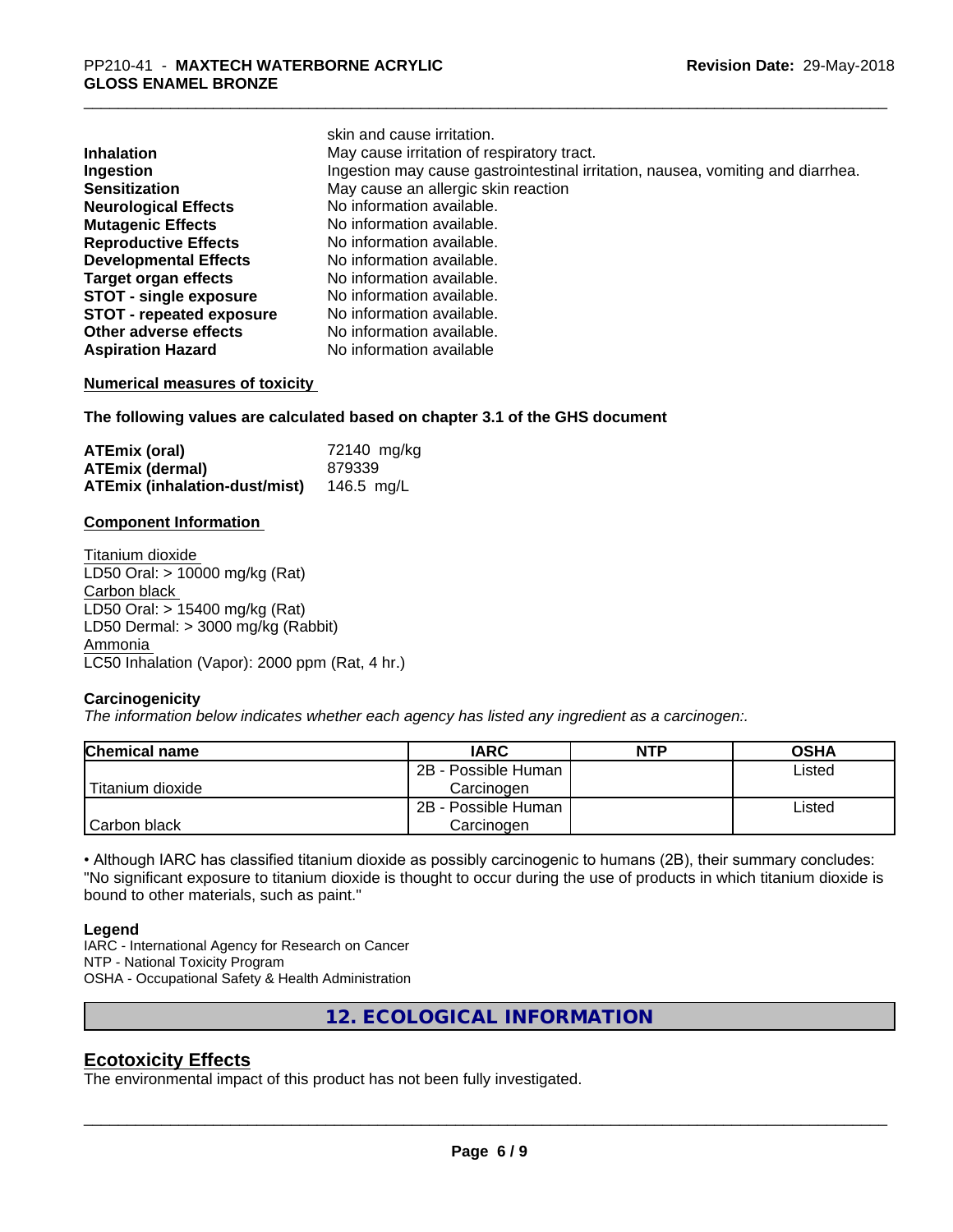# **Product Information**

# **Acute Toxicity to Fish**

No information available

**Acute Toxicity to Aquatic Invertebrates**

No information available

**Acute Toxicity to Aquatic Plants** No information available

# **Persistence / Degradability**

No information available.

### **Bioaccumulation**

No information available.

### **Mobility in Environmental Media**

No information available.

#### **Ozone**

No information available

# **Component Information**

#### **Acute Toxicity to Fish**

Titanium dioxide  $LC50:$  > 1000 mg/L (Fathead Minnow - 96 hr.)

# **Acute Toxicity to Aquatic Invertebrates**

No information available

# **Acute Toxicity to Aquatic Plants**

No information available

**13. DISPOSAL CONSIDERATIONS**

| <b>Waste Disposal Method</b> | Dispose of in accordance with federal, state, and local regulations. Local<br>requirements may vary, consult your sanitation department or state-designated<br>environmental protection agency for more disposal options. |
|------------------------------|---------------------------------------------------------------------------------------------------------------------------------------------------------------------------------------------------------------------------|
|                              | <b>14. TRANSPORT INFORMATION</b>                                                                                                                                                                                          |
| <b>DOT</b>                   | Not regulated                                                                                                                                                                                                             |
| <b>ICAO/IATA</b>             | Not regulated                                                                                                                                                                                                             |
| <b>IMDG/IMO</b>              | Not regulated                                                                                                                                                                                                             |
|                              |                                                                                                                                                                                                                           |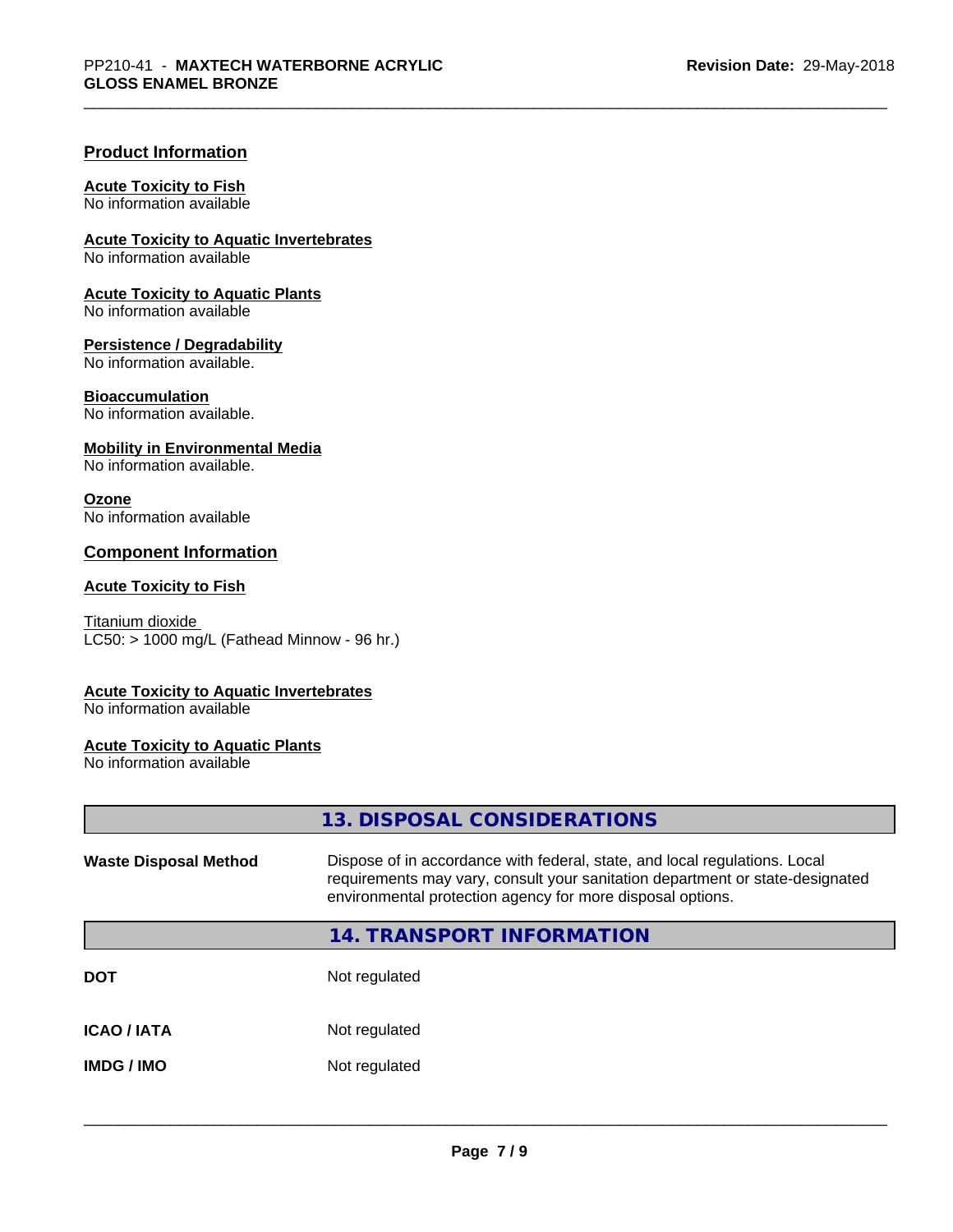# **15. REGULATORY INFORMATION**

# **International Inventories**

| <b>TSCA: United States</b> | Yes - All components are listed or exempt. |
|----------------------------|--------------------------------------------|
| <b>DSL: Canada</b>         | Yes - All components are listed or exempt. |

# **Federal Regulations**

#### **SARA 311/312 hazardous categorization**

| Acute health hazard               | N٥  |
|-----------------------------------|-----|
| Chronic Health Hazard             | Yes |
| Fire hazard                       | N٥  |
| Sudden release of pressure hazard | N٥  |
| Reactive Hazard                   | N٥  |

#### **SARA 313**

Section 313 of Title III of the Superfund Amendments and Reauthorization Act of 1986 (SARA). This product contains a chemical or chemicals which are subject to the reporting requirements of the Act and Title 40 of the Code of Federal Regulations, Part 372:

| <b>Chemical name</b>              | CAS No.  | Weiaht-% | <b>CERCLA/SARA 313</b>     |
|-----------------------------------|----------|----------|----------------------------|
|                                   |          |          | (de minimis concentration) |
| Diethylene glycol monoethyl ether | 111-90-0 |          |                            |

#### **Clean Air Act,Section 112 Hazardous Air Pollutants (HAPs) (see 40 CFR 61)**

This product contains the following HAPs:

*None*

### **US State Regulations**

#### **California Proposition 65**

**A** WARNING: Cancer and Reproductive Harm– www.P65warnings.ca.gov

#### **State Right-to-Know**

| <b>Chemical name</b>              | <b>Massachusetts</b> | <b>New Jersey</b> | Pennsylvania |
|-----------------------------------|----------------------|-------------------|--------------|
| Talc                              |                      |                   |              |
| Titanium dioxide                  |                      |                   |              |
| Diethylene glycol monoethyl ether |                      |                   |              |
| Carbon black                      |                      |                   |              |

#### **Legend**

X - Listed